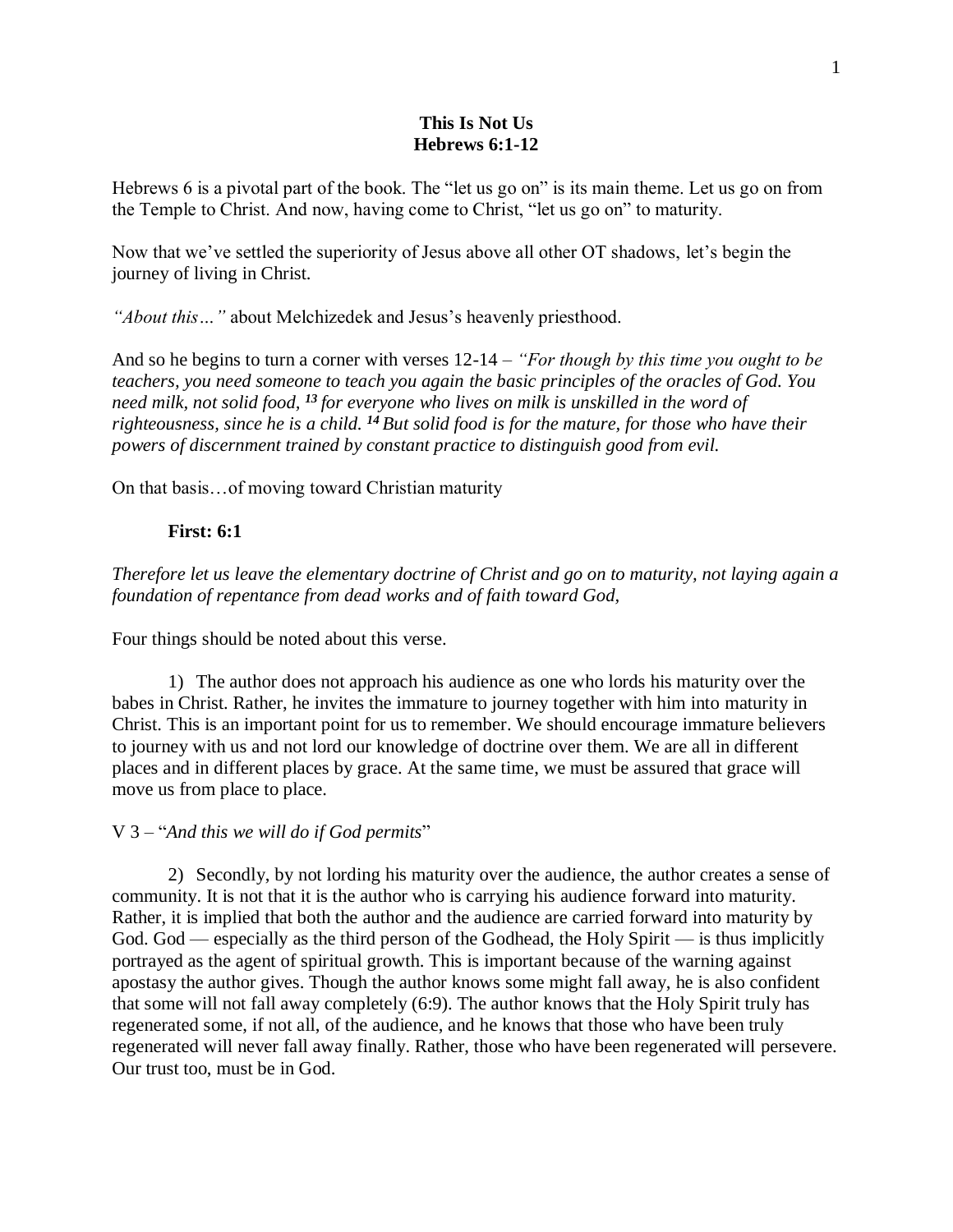V 3 – "*And this we will do if God permits*"

3) Going on to maturity means leaving the elementary doctrine of Christ (6:1).

This does not mean we abandon the basic truths of Christianity, for indeed all Gospel truth is built on these fundamental principles. Rather, it means "not laying again a foundation of repentance," which includes "repentance from dead works and faith toward God," as well as other doctrines that we will examine as we study the following verses.

4) We should all fear and teach those we love to fear "dead works."

This is how the unsaved save themselves. Christians "repent" of dead works – salvation by self/works and choose "faith toward God." We cast ourselves upon the mercy of God and the mercy of God only.

Ephesians 2:1-10 - *And you were dead in the trespasses and sins <sup>2</sup> in which you once walked, following the course of this world, following the prince of the power of the air, the spirit that is now at work in the sons of disobedience— <sup>3</sup> among whom we all once lived in the passions of our flesh, carrying out the desires of the body and the mind, and were by nature children of wrath, like the rest of mankind. <sup>4</sup> But God, being rich in mercy, because of the great love with which he loved us, <sup>5</sup> even when we were dead in our trespasses, made us alive together with Christ—by grace you have been saved— <sup>6</sup> and raised us up with him and seated us with him in the heavenly places in Christ Jesus, <sup>7</sup> so that in the coming ages he might show the immeasurable riches of his grace in kindness toward us in Christ Jesus. <sup>8</sup> For by grace you have been saved through faith. And this is not your own doing; it is the gift of God, <sup>9</sup> not a result of works, so that no one may boast. <sup>10</sup> For we are his workmanship, created in Christ Jesus for good works, which God prepared beforehand, that we should walk in them.*

- God's love
- Our death
- Jesus's life
- This is what it means to be saved by grace

### **Second: 6:2**

*…and of instruction about washings, the laying on of hands, the resurrection of the dead, and eternal judgment.*

- a) *Instruction about washings* = A reference to OT washings replaced by baptism
- b) *Laying on of hands* = gifts received after baptism

1 Timothy 4:14 - *Do not neglect the gift you have, which was given you by prophecy when the council of elders laid their hands on you.*

2 Timothy 1:6 - *For this reason I remind you to fan into flame the gift of God, which is in you through the laying on of my hands…*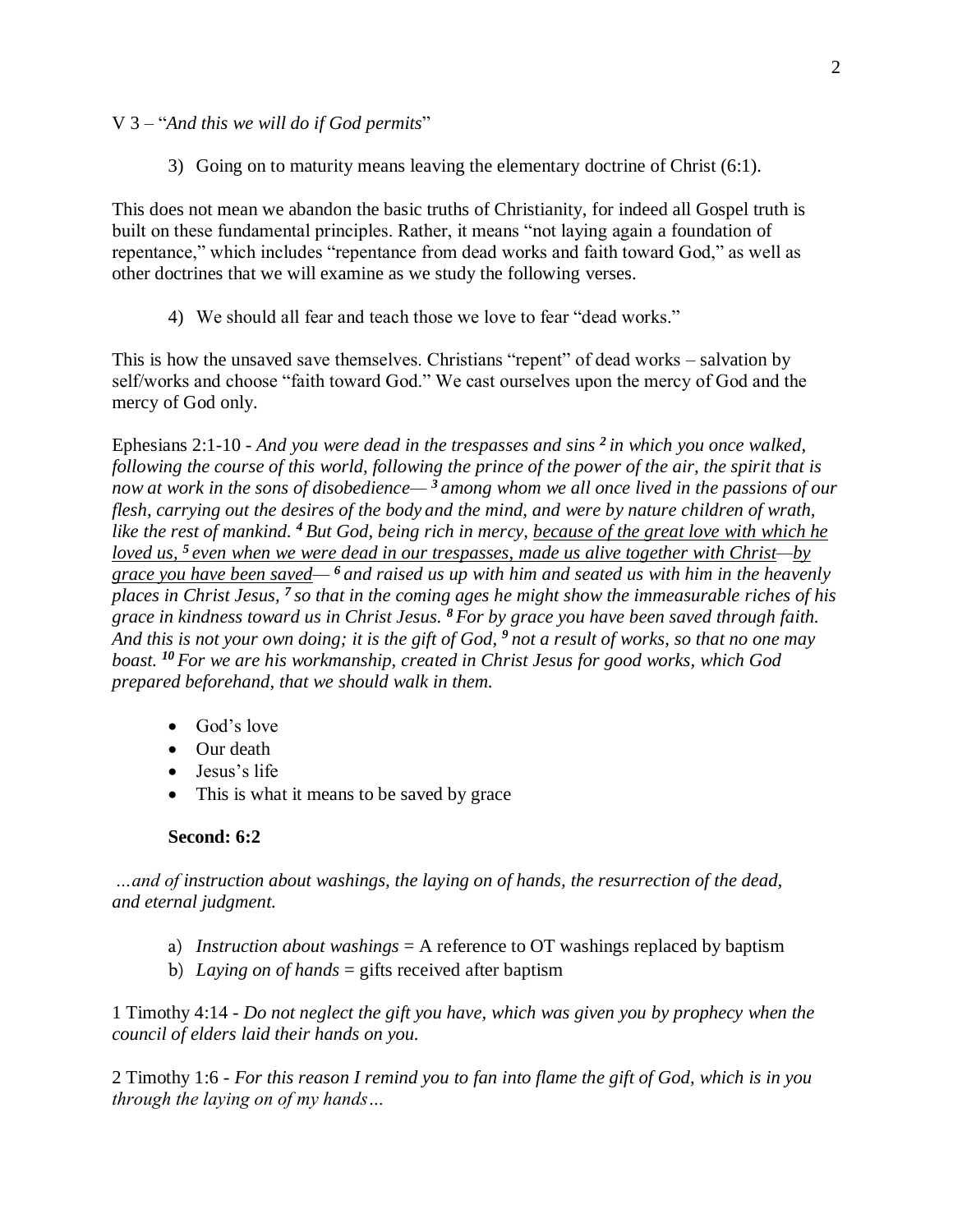c) *Resurrection of the dead & eternal judgment* = things about which we can do nothing

# **Third: 6:4-6**

*For it is impossible, in the case of those who have once been enlightened, who have tasted the heavenly gift, and have shared in the Holy Spirit, <sup>5</sup> and have tasted the goodness of the word of God and the powers of the age to come, <sup>6</sup> and then have fallen away, to restore them again to repentance, since they are crucifying once again the Son of God to their own harm and holding him up to contempt.*

Basis of interpretation: These verses do not describe believers but unbelievers

a) Those who have once been enlightened

*Enlightened = photizo* = light by knowledge/teaching. It is knowledge and not salvation. It is never used once of salvation.

Matthew 4:16 – (Isaiah 9:1-2) - *the people dwelling in darkness have seen a great light, and for those dwelling in the region and shadow of death, on them a light has dawned.*

John 1:6-9 - *There was a man sent from God, whose name was John. <sup>7</sup> He came as a witness, to bear witness about the light, that all might believe through him. <sup>8</sup> He was not the light, but came to bear witness about the light. <sup>9</sup> The true light, which gives light to everyone, was coming into the world.*

b) *who have tasted the heavenly gift*

*Taste = sample and not consume*

c) *and have shared in the Holy Spirit*

*Shared = metochos* = associated versus contrasted with possessing

Luke 5:7 - *They signaled to their partners in the other boat to come and help them.*

 $$ 

d) *and have tasted the goodness of the word of God*

Acts 3:1-2 - *Then what advantage has the Jew? Or what is the value of circumcision?<sup>2</sup> Much in every way. To begin with, the Jews were entrusted with the oracles of God.*

Mark 6:20 - *Herod feared John, knowing that he was a righteous and holy man, and he kept him safe. When he heard him, he was greatly perplexed, and yet he heard him gladly.*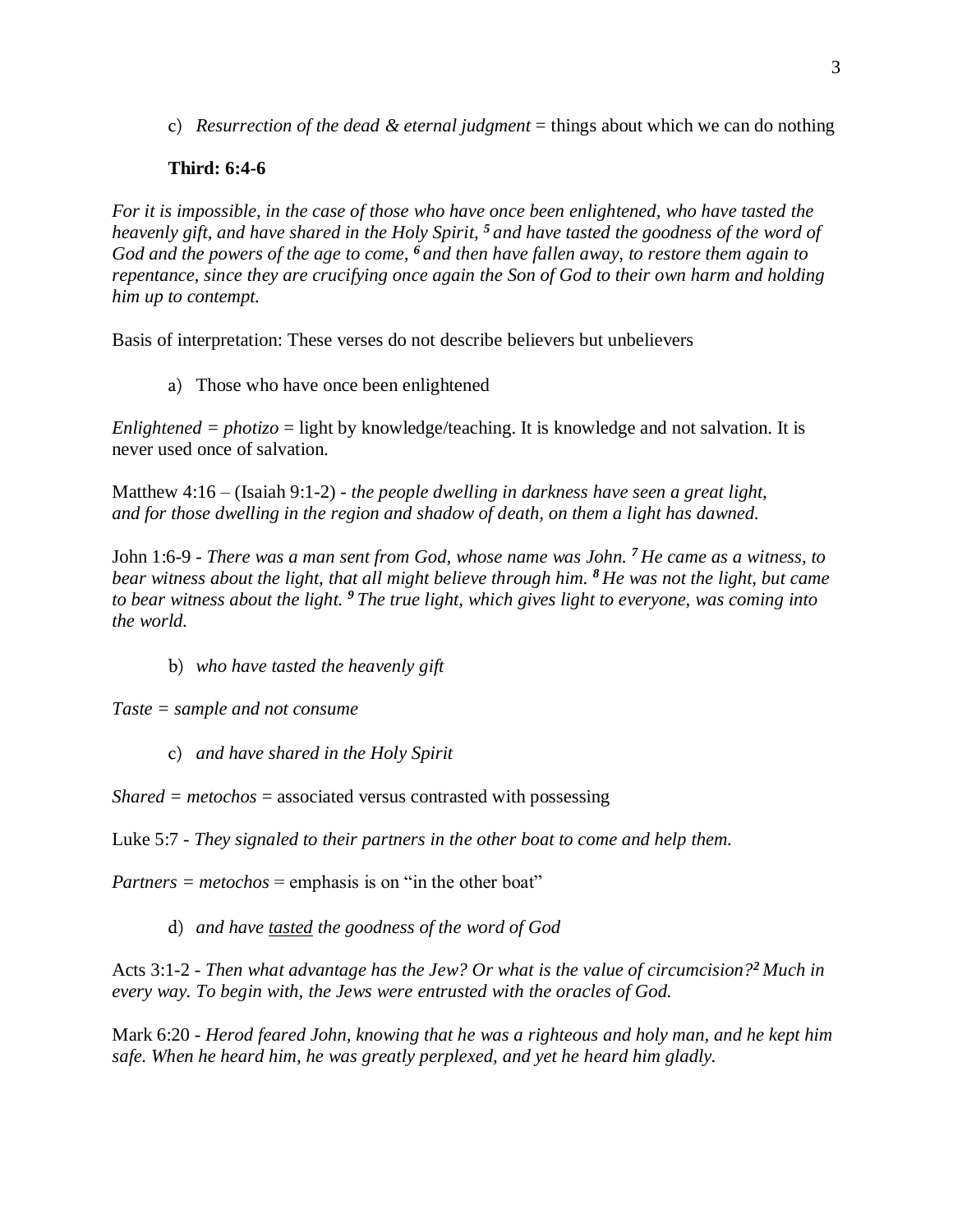Acts 26:28 - *And Agrippa said to Paul, "In a short time would you persuade me to be a Christian?"*

Acts 17:32-34a - *Now when they heard of the resurrection of the dead, some mocked. But others said, "We will hear you again about this." <sup>33</sup> So Paul went out from their midst.<sup>34</sup> But some men joined him and believed*

(Contrast "*we will hear you again*" versus "*But some men joined him and believed*")

e) *and the powers of the age to come -* these are miracles

Many of these same people heard of or actually saw Jesus and all that he did.

### **Summary:**

These people cannot have been Christians and then lsot their salvation. This is contrary to the entire plan and work of God who is "reconciling all things to himself."

Colossians 1:19-20 - *For in him all the fullness of God was pleased to dwell, <sup>20</sup> and through him to reconcile to himself all things, whether on earth or in heaven, making peace by the blood of his cross.*

Philippians 1:6 - *And I am sure of this, that he who began a good work in you will bring it to completion at the day of Jesus Christ.*

Ephesians 1:13-14 - *In him you also, when you heard the word of truth, the gospel of your salvation, and believed in him, were sealed with the promised Holy Spirit, <sup>14</sup> who is the guarantee of our inheritance until we acquire possession of it, to the praise of his glory.*

Romans 8:31-39 - *What then shall we say to these things? If God is for us, who can be[\[i\]](https://www.biblegateway.com/passage/?search=romans+8&version=ESV#fen-ESV-28132i) against us? <sup>32</sup> He who did not spare his own Son but gave him up for us all, how will he not also with him graciously give us all things? <sup>33</sup> Who shall bring any charge against God's elect? It is God who justifies. <sup>34</sup> Who is to condemn? Christ Jesus is the one who died—more than that, who was raised—who is at the right hand of God, who indeed is interceding for us.[\[j\]](https://www.biblegateway.com/passage/?search=romans+8&version=ESV#fen-ESV-28135j) <sup>35</sup> Who shall separate us from the love of Christ? Shall tribulation, or distress, or persecution, or famine, or nakedness, or danger, or sword? <sup>36</sup> As it is written, "For your sake we are being killed all the day long; we are regarded as sheep to be slaughtered." <sup>37</sup>No, in all these things we are more than conquerors through him who loved us.<sup>38</sup> For I am sure that neither death nor life, nor angels nor rulers, nor things present nor things to come, nor powers, <sup>39</sup> nor height nor depth, nor anything else in all creation, will be able to separate us from the love of God in Christ Jesus our Lord.*

6:13 - *For when God made a promise to Abraham, since he had no one greater by whom to swear, he swore by himself,*

Our salvation is a promise God made to himself!